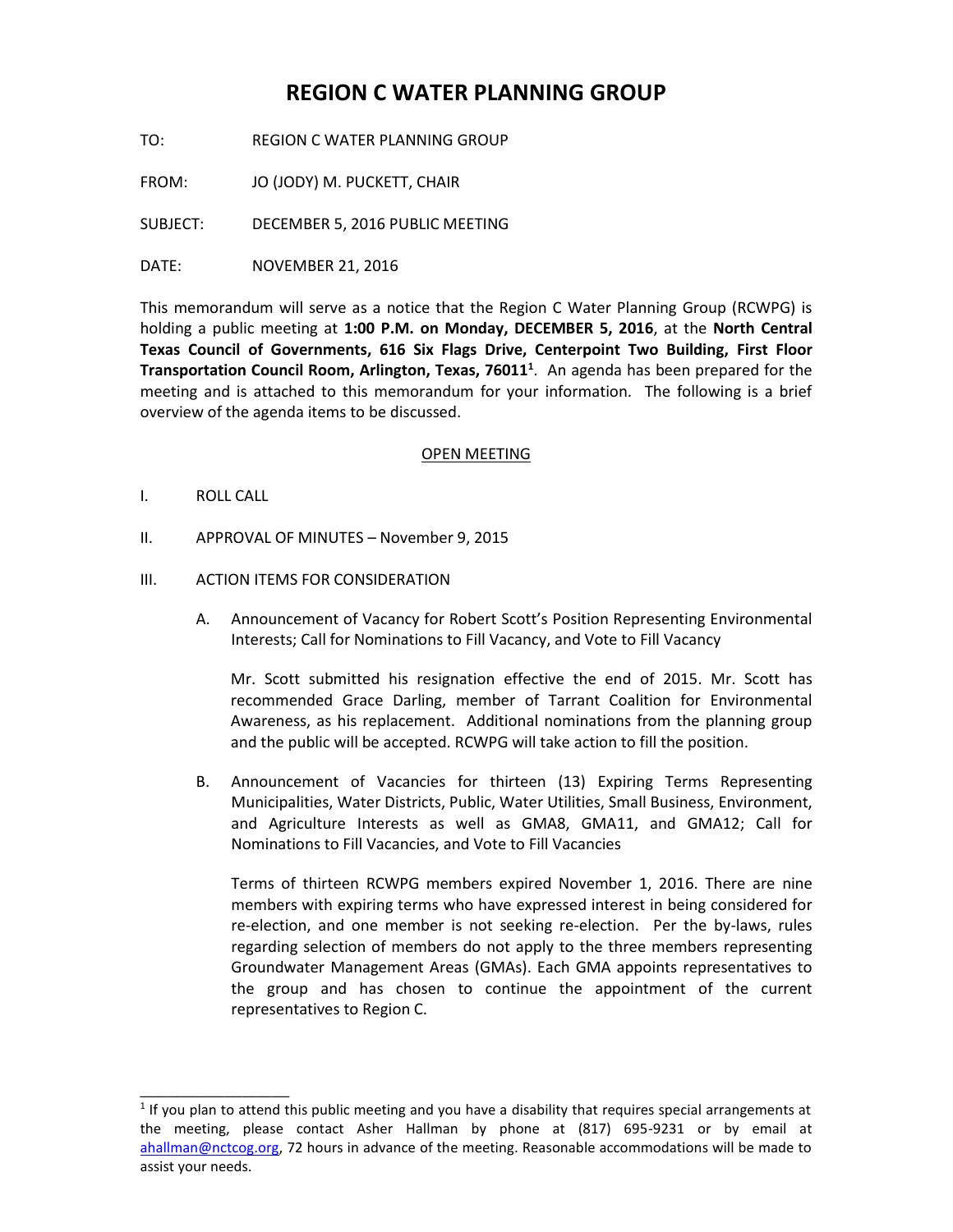The RCWPG will accept nominations from the planning group and the public and take action to fill the positions. Each position is a five-year commitment. The open positions are as follows:

| Currently Held by   | Interest               | Seeking            |
|---------------------|------------------------|--------------------|
|                     |                        | <b>Re-Election</b> |
| John Carman         | Municipalities         | Yes                |
| James Hotopp        | Municipalities         | Yes                |
| Tom Kula            | <b>Water Districts</b> | Yes                |
| John Lingenfelder   | Public                 | Yes                |
| Jim McCarter        | <b>Water Utilities</b> | No                 |
| <b>Steve Mundt</b>  | <b>Small Business</b>  | Yes                |
| <b>Jody Puckett</b> | Municipalities         | Yes                |
| <b>Bob Riley</b>    | Environment            | Yes                |
| Drew Satterwhite    | <b>Water Districts</b> | Yes                |
| Tom Woodward        | Agriculture            | Yes                |
| Harold Latham       | GMA8                   | N/A                |
| <b>Gary Douglas</b> | <b>GMA11</b>           | N/A                |
| David Bailey        | GMA12                  | N/A                |

C. Appoint Nominating Committee for Slate of Officers for 2017

The RCWPG may appoint a Nominating Committee to develop a recommendation for the 2017 slate of officers.

D. Consider Authorizing Trinity River Authority to Provide Public Notice and Submit a Grant Application to the TWDB On Behalf of Region C for Funding to Complete the Fifth Round of Regional Water Planning, and to Negotiate and Execute the Amendment to the TWDB Contract, and to take All Other Actions Necessary to Secure Said Contract Amendment and to Continue Planning for the Fifth Cycle Region C Water Planning

The tasks included in this authorization are: post public notices of TRA's grant application in response to the TWDB's Request for Application on behalf of Region C for funding to complete the fifth round of regional water planning; submit the grant application to TWDB; negotiate and execute the associated amendment to the TWDB contract; amend the associated Consultants subcontract to include this additional Scope of Work and funding; and, authorization for TRA to take all other actions necessary to secure the required contract amendment and to continue planning for the fifth-cycle Region C Water Plan.

E. Consider Ratifying changes to the draft Water User Group (WUG) list submitted to Texas Water Development Board by the September 30, 2016 deadline

On June 20, 2016 TWDB provided a draft list of WUGs for the 2021 Regional Planning cycle. This list was based on the updated definition of WUG. Planning groups were asked to submit comments on the draft list by September 30, 2016.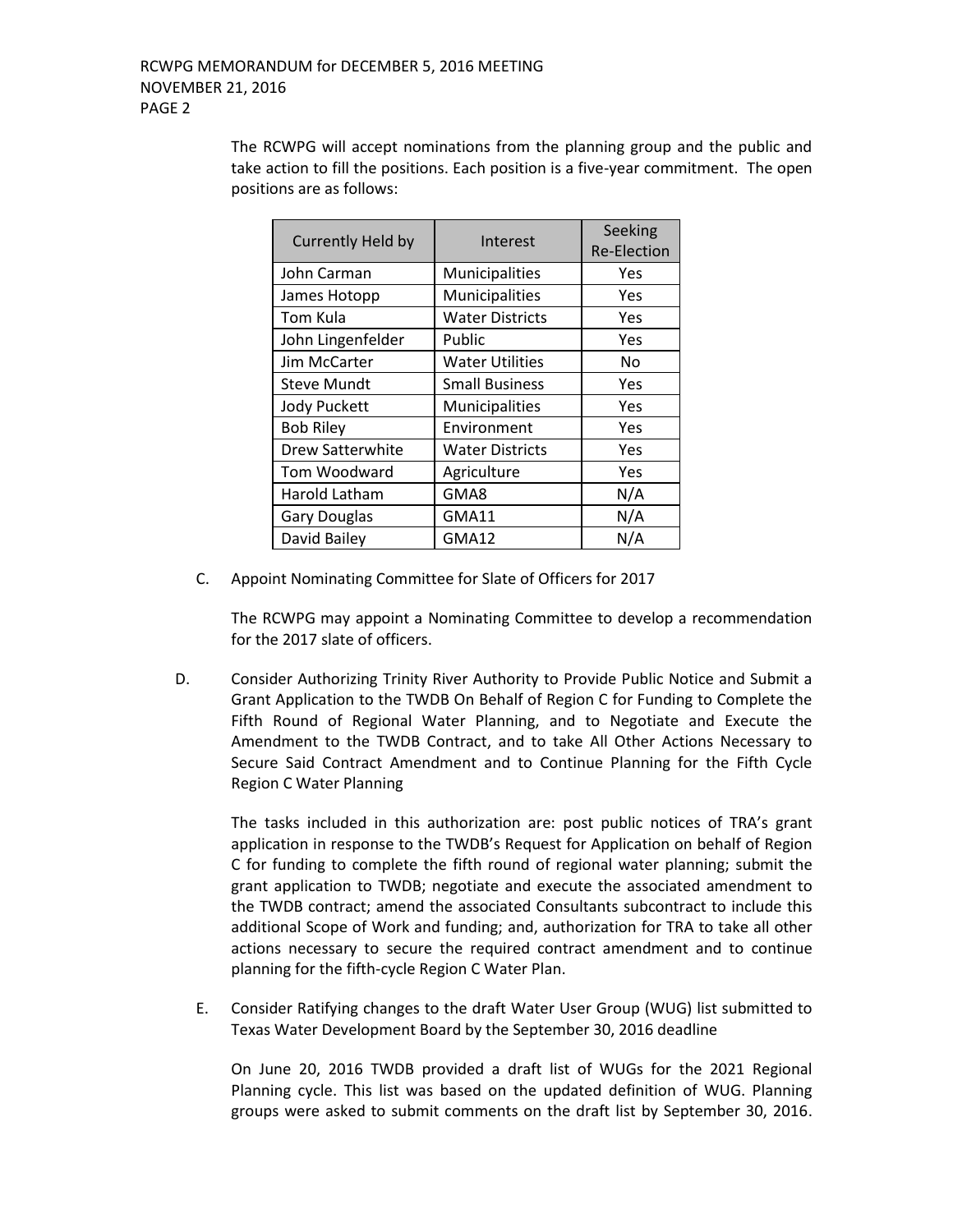Region C consultants prepared suggested revisions to the list, provided to RCWPG members for review, and submitted the revisions to TWDB on September 26, 2016.

### IV. DISCUSSION ITEMS

- A. Schedule Overview for the 2021 Planning Cycle
- B. Texas Water Development Board presentation Regional Planning 101
- C. Texas Water Development Board presentation Recent Rule Changes

## V. OTHER DISCUSSION

- A. Updates from the Chair
- B. Report from Regional Liaisons
- C. Report from Texas Water Development Board
- D. Report from Texas Department of Agriculture
- E. Report from Texas Parks and Wildlife Department
- F. Other Reports
- G. Confirm Date and Location of Next Meeting TBD, 1pm, NCTCOG, 616 Six Flags Drive, Centerpoint Two Building, First Floor Transportation Council Room, Arlington, Texas 76011
- H. Public Comments

#### VI. ADJOURNMENT

The following items are enclosed with this memorandum:

- 1. RCWPG Agenda December 5, 2016
- 2. RCWPG Minutes November 9, 2015
- cc: Ms. Fiona Allen, Designated Alternate for Kevin Ward Ms. Marion Henderson, Designated Alternate for Robert Scott Mr. Tim Fisher, Designated Alternate for Howard Martin Judge Spanky Carter, Designated Alternate for G. K. Maenius Mr. Rick Shaffer, Designated Alternate for James Hotopp Vacant, Designated Alternate for Jim McCarter Vacant, Designated Alternate for Mr. John Lingenfelter Mr. Jim Oliver, Designated Alternate for Jack Stevens Mr. Mike Rickman, Designated Alternate for Tom Kula Mr. Craig Schkade, Designated Alternate for Russell Laughlin Mr. Ron Sellman, Designated Alternate for Drew Satterwhite Mr. Denis Qualls, Designated Alternate for Jody Puckett Ms. Jennifer Harnish, Designated Alternate for Bob Riley Mr. Andy Cronberg, Designated Alternate for John Carman Mr. Tim Welch, Designated Alternate for Steve Mundt Mr. Dennis Donoho, Designated Alternate for Connie Standridge Mr. Gary Clayton, Designated Alternate for Tom Woodward